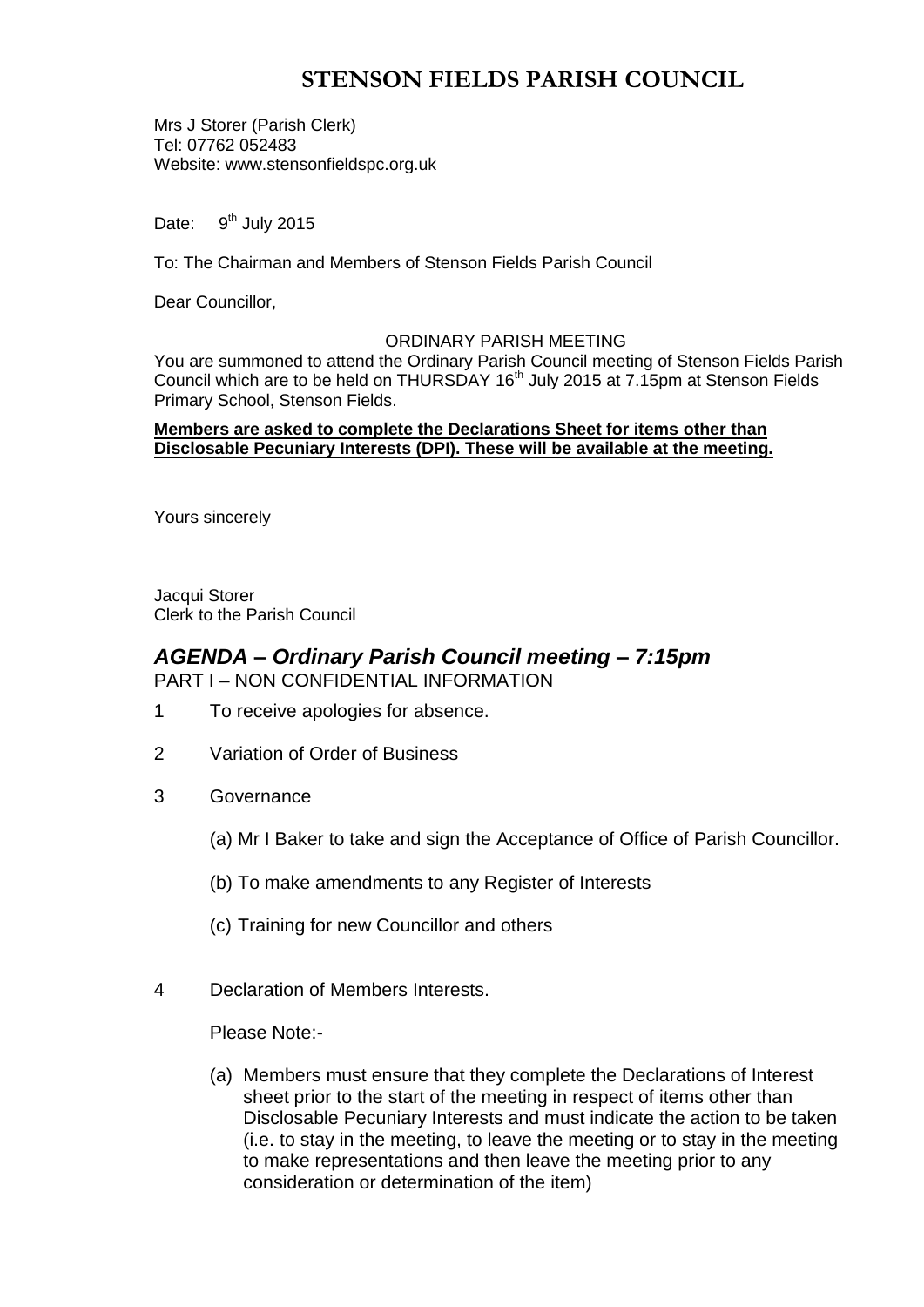(b) Where a Member indicates that they have a prejudicial interest, but wish to make representations regarding the item before leaving the meeting, those representations must be made under item (c) of Public Speaking.

The Declarations of Interests for matters other than Disclosable Pecuniary Interests will be read out from the Declaration Sheet – Members will be asked to confirm that the record is correct.

5 Public Speaking

(a) A period will be made available for members of the public and Members of the Council to comment on any matter.

(b) If the Police Liaison Officer, a County Council or District Council Member is in attendance they will be given the opportunity to raise any relevant matter.

(c) Members declaring an interest other than a Disclosable Pecuniary Interest who wish to make representations or give evidence under the National Association of Local Councils' (NALC) Code of Conduct shall do so at this stage.

- 6 To approve the Minutes of the Meeting held on  $18<sup>th</sup>$  June 2015 (Copy already circulated)
- 7 To determine which items if any from Part 1 of the Agenda should be taken with the public excluded. If the Council decides to exclude the public it will be necessary to pass a resolution in the following terms: -

**"In view of the confidential nature of item …. to consider a resolution to exclude the press and public from the meeting in accordance with the Public Bodies (Admission to Meetings) Act 1960, s1, in order to discuss the item."** 

8 Chairman's Announcements and reports. (a) For the Chairman of the Parish Council to present any reports and/or amendments

(b) For the Chairman of the Parish Council to report on matters discussed during the public participation section as appropriate

- 9 Report of the Clerk on:
	- (a) Items from the last meeting
	- (b) To receive a report on the Fox Close Play Equipment renewal
- 10. Correspondence
	- 1. DALC various circulars
	- 2. SDDC Notification of Joint Liaison meeting  $8^{th}$  July at 6.30pm
	- 3. SDDC Flooding Meeting  $24<sup>th</sup>$  June at 10.00am at SDDC offices
	- 4. Safe Neighbourhoods Securing vehicle number plates at Sainsbury's on 23<sup>rd</sup> June; 3-6pm
	- 5. SDDC Street Trading Policy; comments to SDDC by  $21<sup>st</sup>$  August.
	- 6. Derbyshire environmental Trust clarification of application for funding of play equipment (see agenda item 9b)
	- 7. SDDC Confirmation that the boundary review will be raised at the Full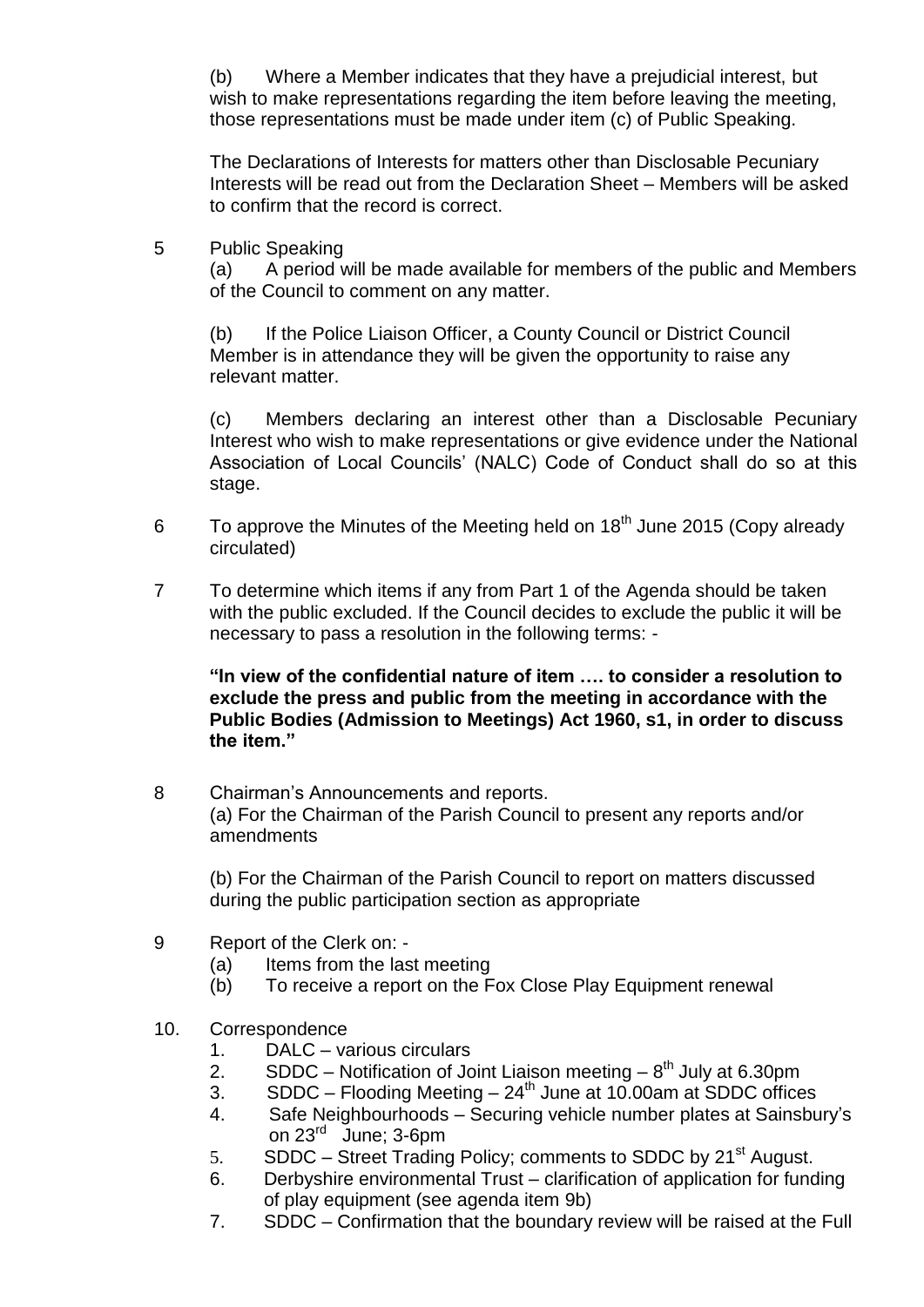Council meeting on 2<sup>nd</sup> July 2015.

*The Clerk inspected the contents of the agenda for the Full Council meeting for 02.07.15 and could find no mention of the matter.*

- 11. Finance
	- (a) Accounts for Payment
	- (b) To consider any amendments to the Risk Assessment
- 12. To consider Planning Applications
- 13. Police Issues/Speed Limits/Road Safety
- 14. Saxon Gate at Newton Village Development, Stenson Road
- 15. Lengthsman Scheme
- 16. Environment
- 17. To receive any update on the proposed Parish Boundary Changes
- 18. Consultations

(a) SDDC – Street Trading Policy; comments to SDDC by  $21<sup>st</sup>$  August. *Recommendation: to accept the Policy*

- 19. Items for information only
	- (a) Reports from Meetings attended
	- (c) Notification of Forthcoming meetings

### PART II – CONFIDENTIAL INFORMATION

- 20. To move the following resolution "That in view of the confidential nature of the business about to be transacted (in respect of the personal situation of an employee which could result in legal proceedings) it is advisable in the public interest, that the press and public be temporarily excluded and they are instructed to withdraw."
- 21. Date of next meeting  $-17<sup>th</sup>$  September 2015